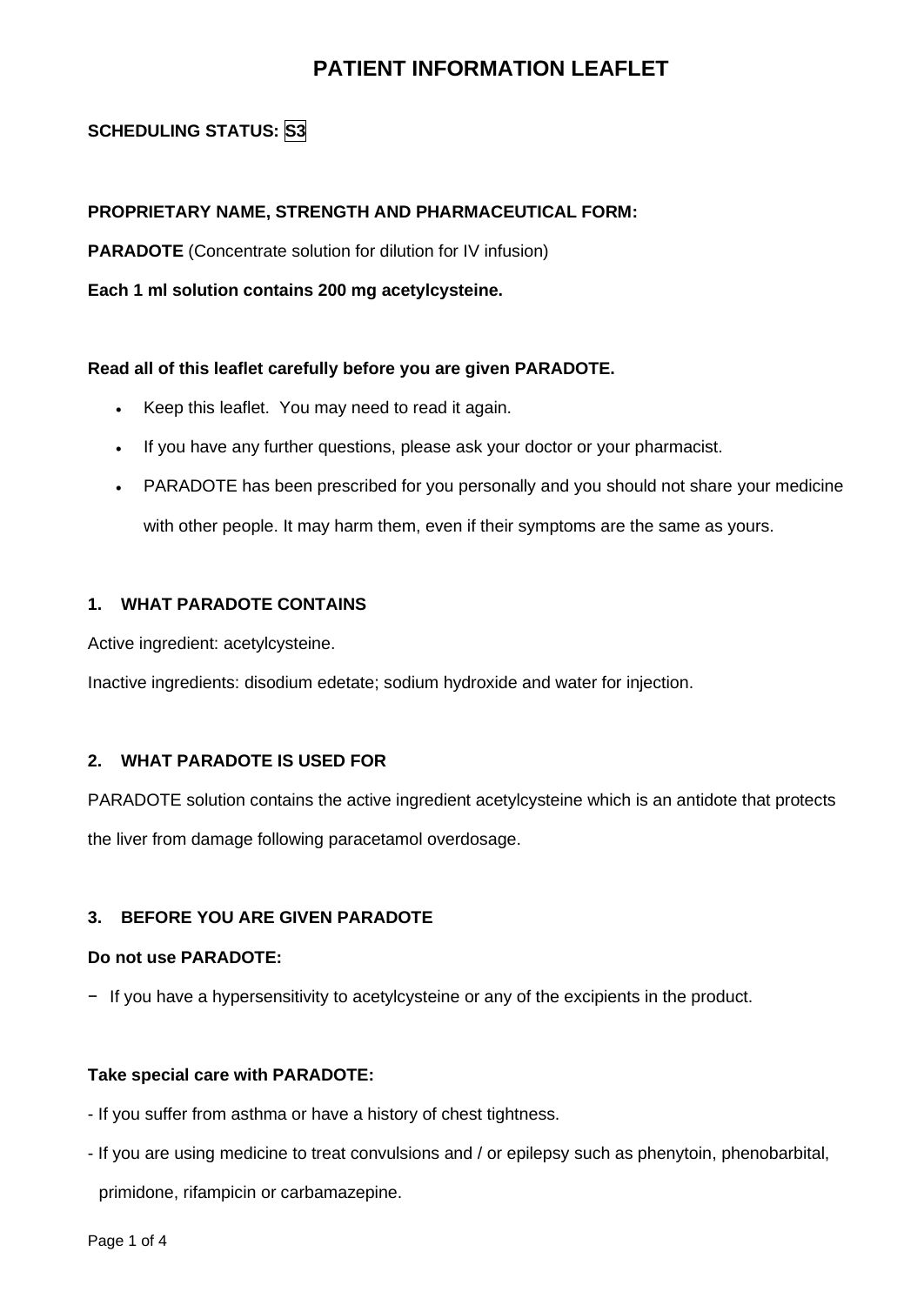- If you regularly drink a lot of alcohol.
- If you suffer from malnutrition for example if you have anorexia or AIDS.

#### **Pregnancy and breastfeeding**

If you are pregnant or breastfeeding your baby please consult your doctor, pharmacist or healthcare professional for advice before receiving PARADOTE

PARADOTE should not be administered to you if you are pregnant, might be pregnant or if you are breastfeeding. Please consult your doctor if you are unsure.

#### **Driving and using machinery**

Driving and using machinery should only be performed once the effect of PARADOTE on you is known.

#### **Using other medicines with PARADOTE**

Always tell your healthcare professional if you are taking any other medicine. (This includes

complementary or traditional medicines.)

There are no known interactions with PARADOTE.

#### **4. HOW PARADOTE WILL BE ADMINISTERED**

Do not share medicines prescribed for you with any other person. You will not be expected to give yourself PARADOTE. It will be given to you by a person who is qualified to do so.

PARADOTE is usually given by a doctor or nurse who will dilute the medicine with 5 % dextrose, or

0,9 % sodium chloride, or 0,3 % potassium chloride with 5 % glucose, or 0,3 % potassium chloride with 0,9 % sodium chloride and then inject it slowly into a vein.

PARADOTE is for single use only. Any unused portion of the solution/diluted solution should be discarded.

Administration should commence within 3 hours after dilution.

#### **If more PARADOTE is administered to you than stated or if a dose is missed:**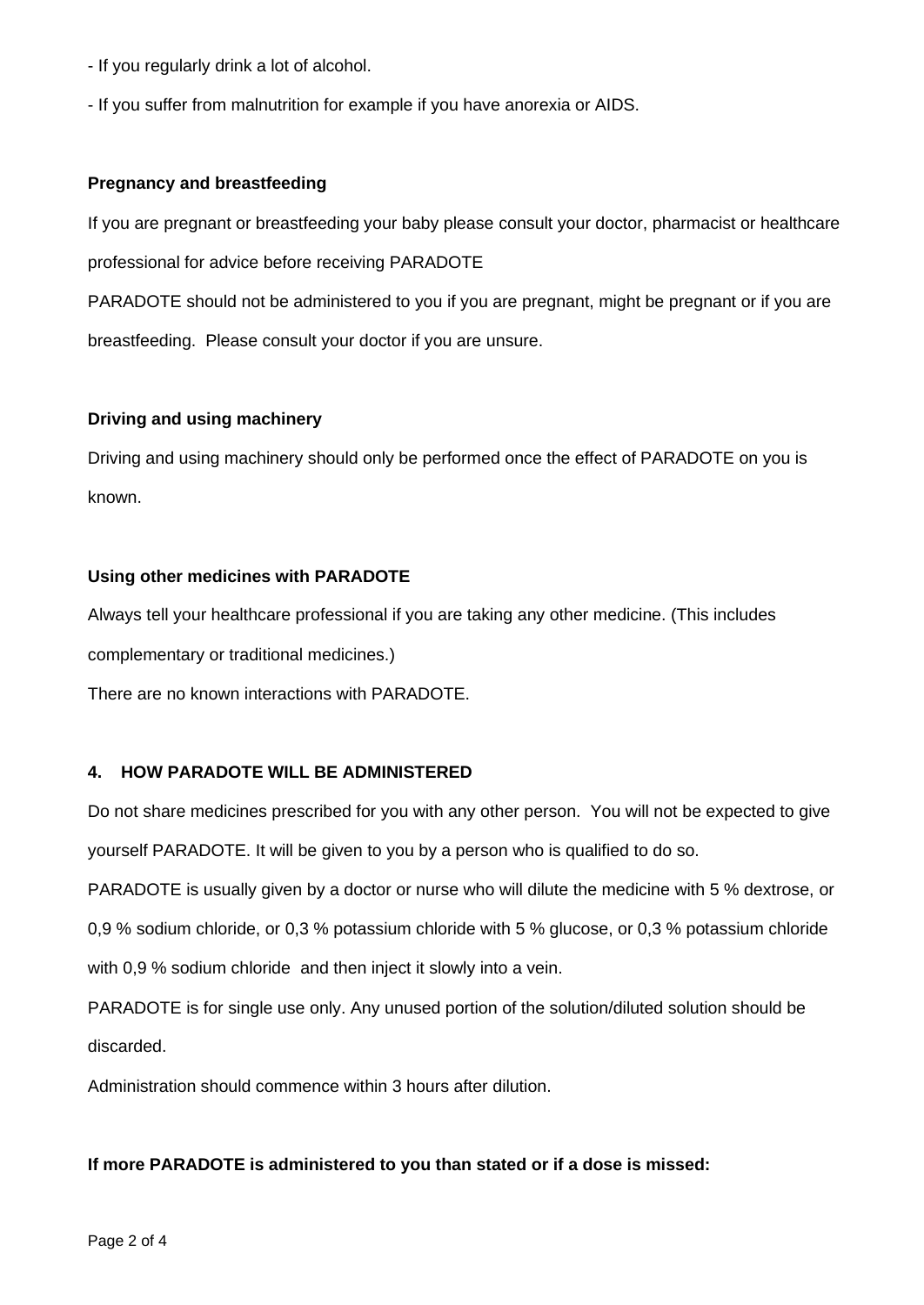Since a healthcare professional will administer PARADOTE, he/she will control the dosage. However, in the event of overdosage your doctor will manage the overdosage.

## **5. POSSIBLE SIDE EFFECTS OF PARADOTE**

PARADOTE can have side effects. Not all side effects reported for PARADOTE are included in this leaflet. Should your general health worsen or if you experience any untoward effects while PARADOTE is administered to you, please consult your doctor, pharmacist or other health care professional for advice.

If you experience any of the following side-effects tell your doctor or healthcare provider immediately:

## *Less frequent side-effects:*

• Allergic-type reactions including troubled breathing, skin rash and intense itching.

*The following side-effects have been reported but the frequency is unknown:*

- low blood pressure or high blood pressure
- stopping of heart beat
- reddening of the face, sweating
- nausea and vomiting
- fainting
- muscle pain
- convulsions
- blurred vision.

If you notice any side-effects not mentioned in this leaflet, please inform your doctor or pharmacist.

## **6. STORING AND DISPOSING OF PARADOTE**

Store at or below 25 °C.

Protect from light.

Store the ampoule in the outer carton until required for use.

The ampoules are for single use only; discard any unused portion.

Administration should commence within 3 hours after dilution.

Do not freeze.

Page 3 of 4